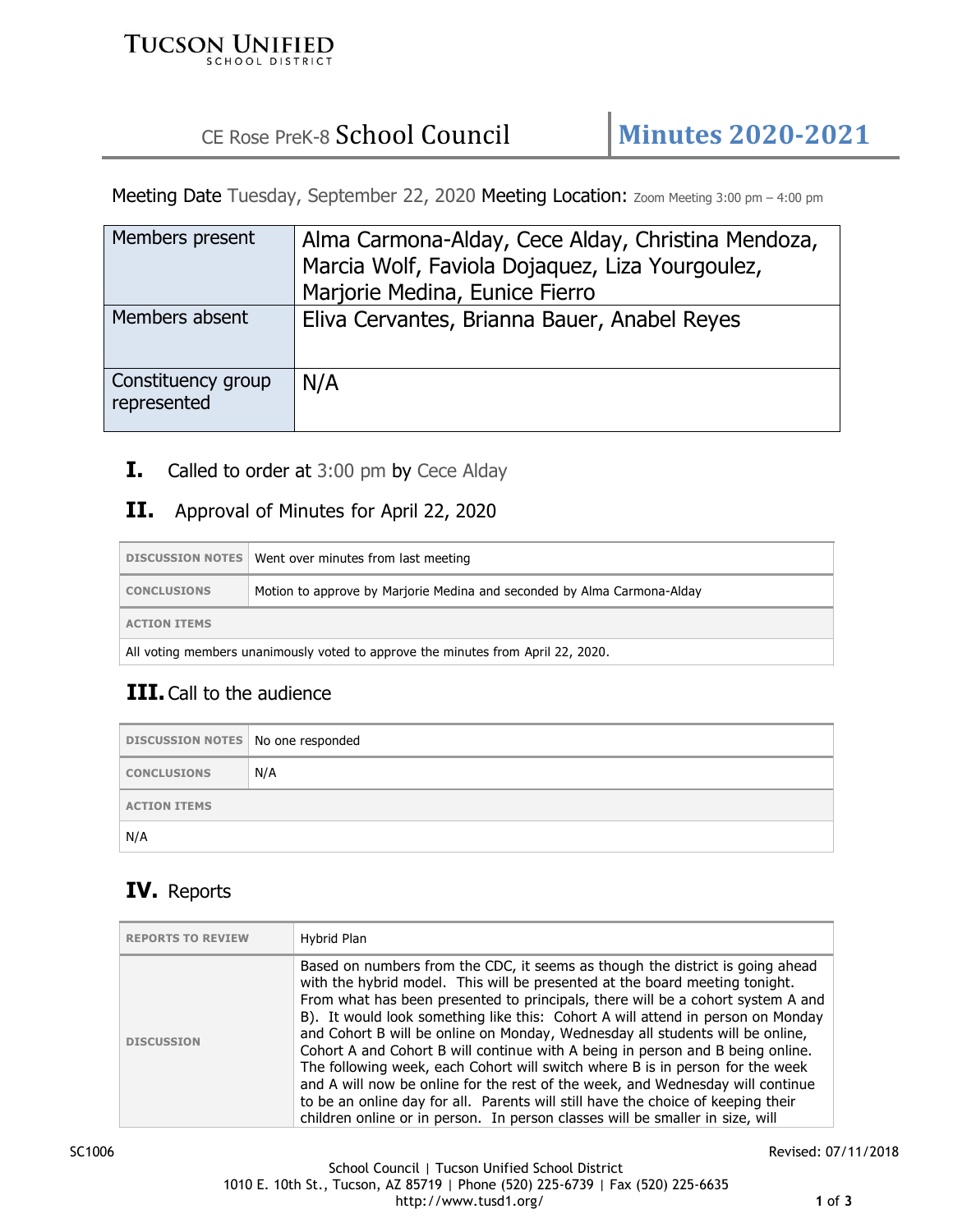|                          | practice social distancing, and MUST wear their mask at all times. There are still<br>so many things we need to consider if we do go hybrid. All staff must report to<br>campus on October 19 <sup>th</sup> and comply with CDC quidelines. If any staff feels<br>unwell, they need to call in. If staff is sick, they will need to be tested for<br>COVID-19 and get a negative result. Students need 2 negative results before<br>being allowed back in person. On October 19 <sup>th</sup> , it will be mandatory for anyone                                |
|--------------------------|----------------------------------------------------------------------------------------------------------------------------------------------------------------------------------------------------------------------------------------------------------------------------------------------------------------------------------------------------------------------------------------------------------------------------------------------------------------------------------------------------------------------------------------------------------------|
|                          | entering the building to get their temperature checked.<br>To be determined once the closure is addressed. When in person, we will look at the                                                                                                                                                                                                                                                                                                                                                                                                                 |
| <b>CONCLUSIONS</b>       | Cohorts and try to keep siblings together to keep confusion down for families.                                                                                                                                                                                                                                                                                                                                                                                                                                                                                 |
| <b>ACTION ITEMS</b>      |                                                                                                                                                                                                                                                                                                                                                                                                                                                                                                                                                                |
| <b>REPORTS TO REVIEW</b> | Testing                                                                                                                                                                                                                                                                                                                                                                                                                                                                                                                                                        |
| <b>DISCUSSION</b>        | Because of COVID-19 and schools being online, Governor Ducey has made it<br>mandatory for all students to participate in benchmark testing. AZ MERIT is also<br>still a go. For benchmarks, the schedule is: K-2 September 24th, 3-5 September<br>25 <sup>th</sup> , 6-8 next week. Make ups will occur through October 8 <sup>th</sup> .                                                                                                                                                                                                                      |
| <b>CONCLUSIONS</b>       | Will follow through with making sure students are taking necessary benchmark testing.                                                                                                                                                                                                                                                                                                                                                                                                                                                                          |
| <b>ACTION ITEMS</b>      |                                                                                                                                                                                                                                                                                                                                                                                                                                                                                                                                                                |
| <b>REPORTS TO REVIEW</b> | Concerns with student behaviors/academics                                                                                                                                                                                                                                                                                                                                                                                                                                                                                                                      |
| <b>DISCUSSION</b>        | We have had many conversations with families and parents at their wits end<br>trying to keep their children online and participating. We are trying to come up<br>with incentives for students so they are wanting to login and participate. We<br>are expecting students to return in person with a plethora of bad habits, such as<br>refusing to work and listening in class. We need to make sure we are strict and<br>really go over policy and procedures. We will also need to make sure we have<br>interventions embedded in procedures and academics. |
| <b>CONCLUSIONS</b>       | Make sure to go over procedures and expectations with class numerous times. May have<br>to be strict initially, while helping students become acclimated to be learning in person.                                                                                                                                                                                                                                                                                                                                                                             |
| <b>ACTION ITEMS</b>      |                                                                                                                                                                                                                                                                                                                                                                                                                                                                                                                                                                |
| <b>REPORTS TO REVIEW</b> | Parent technology issues                                                                                                                                                                                                                                                                                                                                                                                                                                                                                                                                       |
| <b>DISCUSSION</b>        | The office has been inundated with parents calling because of technology issue.<br>It has been found that parents are not really aware of how to use the online<br>platforms we are using for teaching. Beginning in October, Faviola Dojaquez<br>and Maribel Serbeniuk, will be holding classes for<br>parents/guardians/grandparents, who need help understanding the technology.<br>The first lesson will be how to login to Zoom.                                                                                                                          |
| <b>CONCLUSIONS</b>       | Staff will be hosting technology meetings for families to help familiarize them with the<br>technology being used for online learning.                                                                                                                                                                                                                                                                                                                                                                                                                         |
| <b>ACTION ITEMS</b>      |                                                                                                                                                                                                                                                                                                                                                                                                                                                                                                                                                                |
| <b>REPORTS TO REVIEW</b> | Leader in Me family trainings                                                                                                                                                                                                                                                                                                                                                                                                                                                                                                                                  |
| <b>DISCUSSION</b>        | These will begin in October after the family technology meetings. The Leader in<br>Me meetings will be held to educate parents on the 7 Habits and how they can<br>incorporate into their family.                                                                                                                                                                                                                                                                                                                                                              |
| <b>CONCLUSIONS</b>       | Will hold Leader in Me trainings in October.                                                                                                                                                                                                                                                                                                                                                                                                                                                                                                                   |
|                          |                                                                                                                                                                                                                                                                                                                                                                                                                                                                                                                                                                |
| <b>REPORTS TO REVIEW</b> | Halloween parade                                                                                                                                                                                                                                                                                                                                                                                                                                                                                                                                               |
| <b>DISCUSSION</b>        | Student council is all for it and will be working with the Family Liaison for<br>logistics. Eunice Fierro is asking for donations of candy from businesses ONLY.<br>Unfortunately, we cannot accept candy that has been donated from families at                                                                                                                                                                                                                                                                                                               |